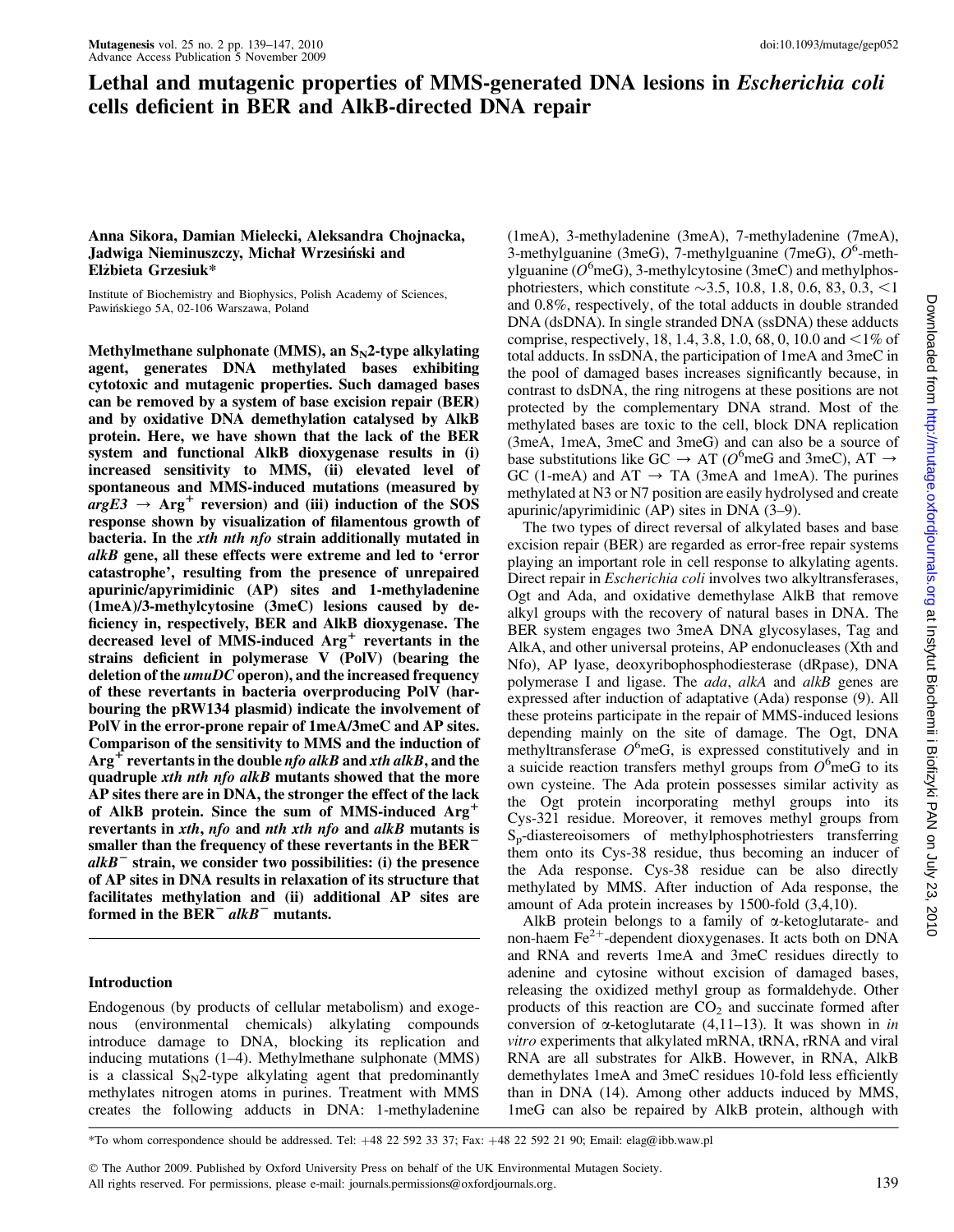lower efficiently than the major substrates, 1meA and 3meC  $(8,15,16)$ . MMS treatment of *E.coli alkB* mutants significantly decreases their survival, increasing the level of  $GC \rightarrow AT$ , AT  $\rightarrow$  TA and GC  $\rightarrow$  TA base substitutions (17) and to lesser extent  $-1G$  and  $-2CG$  frameshifts (18). The level of MMSinduced mutagenesis depends on the test system used and is several orders of magnitude higher if the targets undergoing mutations are located in ssDNA [e.g.  $argE3 \rightarrow Arg^{+}$  reversion arising mostly by forming tRNA (ochre) suppressors in E.coli AB1157 tester strain] than in dsDNA (e.g.  $LacZ \rightarrow Lac^+$ reversion in CC101–CC106 tester strains) (17–21).

Two proteins, the constitutively synthesized Tag protein (3meA DNA glycosylase I) and the inducible AlkA protein (3meA DNA glycosylase II), are monofunctional DNA Nglycosylases that remove 3meA and 3meG from DNA. Also 7meG and 7meA are substrates for AlkA protein (22). Recognition of the damaged base by the appropriate DNA glycosylase and cleavage of the N-glycosidic bond leads to appearance of AP sites in DNA. Formation of AP sites in bacterial DNA following MMS treatment is an initial step of BER. AP endonucleases, Xth exonuclease III and Nfo endonuclease IV create a  $ssDNA$  nick  $5'$  to the AP site generating 3' OH group, a primer for DNA polymerase. The remaining 5' terminal deoxyribose phosphate residue is removed by dRpases. In the next steps, DNA polymerase I fills in the nucleotide gap and DNA ligase seals the resulting nick after nucleotide incorporation. Moreover, AP endonucleases remove from DNA 3'-blocking lesions that result from the attack of reactive oxygen species and  $\beta$ -elimination reactions at AP sites. Nth (endo III) shows AP lyase activity via  $\beta$ -elimination. The Xth and Nfo proteins account for 85–90 and 5–10%, respectively, of the total AP endonuclease activity in E.coli (23–26).

When the direct reversal of methylated bases and removal of alkylated adducts by the BER system is insufficient, other repair pathways like mismatch repair, homologous recombination and lesion bypass become involved (9,27). The last two mechanisms are connected with induction of the SOS response, a bacterial defence system enabling the survival of cells whose DNA is damaged and replication arrested. The SOS system increases expression of  $>40$  genes involved in DNA repair,

replication and mutagenesis (28–30). The expression of genes of the SOS regulon is tightly regulated. The umuD and umuC genes encoding the Y-family DNA polymerase V (PolV) are expressed among the last ones. In the process of translesion synthesis (TLS), this low-fidelity polymerase, composed of UmuC and two particles of UmuD' proteins, bypasses lesions inserting a patch of several nucleotides and allowing resumption of DNA replication by PolIII, the main replicative polymerase in E.coli (31).

In *E.coli* AB1157  $aIkB$ <sup>+</sup> and  $alkB$ <sup>-</sup> strains 60–70 and 95–98% of MMS-induced  $Arg<sup>+</sup>$  revertants, respectively, depend on Umu proteins. Moreover, the frequency of MMS-induced mutations has been dramatically reduced in  $alkB^-$  strains bearing umuDC deletion, pointing to the involvement of PolV and the process of TLS in error-prone repair of 1meA/3meC lesions in DNA (17).

Here, we studied the effects of MMS treatment on survival and mutagenesis of *E.coli* cells mutated in *alkB* and the genes of the BER system. The extremely high sensitivity to MMS, significantly elevated frequency of  $Arg<sup>+</sup>$  revertants, and strong induction of SOS response leading to the 'error catastrophy' in the *nth xth nfo alkB* quadruple mutant indicate the role of 1meA/3meC lesions and AP sites in all these phenomena.

## Materials and methods

## Bacterial strains and media

The E.coli K12 AB1157 strain, its derivatives and the plasmids used in this work are listed in Table I. The  $alkB$  and  $\Delta u m \mu DC$  mutants were constructed by P1-mediated transduction. The alkB mutants were screened for MMS sensitivity; the lack of  $umuDC$  operon was confirmed by decreased level of mutagenesis induced by the umuDC-dependent mutagens (MMS or ultra violet).

The pMW1 plasmid was constructed by cloning the polymerase chain reaction (PCR) products encoding the *alkB* gene into pGB2 vector plasmid. The alkB gene was amplified with the following primers: reverse, TGAAACCGT-CAGTTATCAGCAACT; forward, CGCCAGACAAGTACAAGAAGTTCC. Following agarose gel electrophoresis, the PCR products were purified by Gelout (A&A Biotechnology) according to the manufacturer's protocol and cloned with SmaI restriction enzyme.

BW535 and its alkB and  $\Delta$ umuDC derivatives were transformed with pGB2, pRW134 and pMW1 plasmids according to Sambrook et al. (39).

The liquid incubation media were Luria–Bertani (LB) broth (40) and E medium consisting of C salts (41), glucose (0.5%), casamino acids (0.2%) and

#### Table I. Bacterial strains and plasmids.

| Strains and plasmids         | Genotype                                                                        | Reference or source                            |  |  |
|------------------------------|---------------------------------------------------------------------------------|------------------------------------------------|--|--|
|                              | <b>Strains</b>                                                                  |                                                |  |  |
| AB1157                       | $argE3$ , hisG4, leuB6, $\Delta(gpt-proA)$ 62, thr-1, ara-1, galK2,             | (32)                                           |  |  |
|                              | $lacY1$ , mtl-1, xylA5, thi-1, rpsL31, glnV44, tsx-33, rfbD1,                   |                                                |  |  |
|                              | $mgl-51$ , $kdgK51$                                                             |                                                |  |  |
| <b>BS87</b>                  | As AB1157 but alkB117::Tn3                                                      | (33)                                           |  |  |
| <b>BH130</b>                 | As AB1157 but $nfo-1$ ::kan                                                     | J. Laval collection                            |  |  |
| BH130 alkB117                | As BH130 but $alkB117::Tn3$                                                     | This work (BH130 $\times$ P1/BS87)             |  |  |
| <b>BW9109</b>                | As AB1157 but $\Delta(xth\text{-}pncA)90$                                       | (26)                                           |  |  |
| BW9109 alkB117               | As BW9109 but <i>alkB117</i> ::Tn3                                              | This work (BW9109 $\times$ P1/BS87)            |  |  |
| <b>BW535</b>                 | As AB1157 but <i>nth-1</i> ::kan $\Delta(xth\text{-}pncA)90$ <i>nfo-1</i> ::kan | (26)                                           |  |  |
| BW535 alkB117                | As BW535 but <i>alkB117</i> ::Tn3                                               | This work (BW535 $\times$ P1/BS87)             |  |  |
| $AB1157$ nth                 | As AB1157 but <i>nth</i> :: $kan zbb-3055::Tn10$                                | (34)                                           |  |  |
| $AB1157$ nth alk $B117$      | As AB1157 <i>nth</i> but $alkB::Tn3$                                            | This work (AB1157 <i>nth</i> $\times$ P1/BS87) |  |  |
| EC2413                       | as AB1157 but $\Delta$ umuDC::cat                                               | (35)                                           |  |  |
| BW535 alkB117 $\Delta$ umuDC | As BW535 alkB117::Tn3 but $\Delta$ umuDC::cat                                   | This work (BW535 alkB117::Tn3 $\times$ EC2413) |  |  |
| BW535 AumuDC                 | As BW535 but $\Delta$ umuDC::cat                                                | (36)                                           |  |  |
|                              | Plasmids                                                                        |                                                |  |  |
| pGB2                         | $SpcR$ , low-copy pSC101 derivative with mp8 polylinker                         | (37)                                           |  |  |
| pRW134                       | $umuD'C$ inserted in pGB2                                                       | (38)                                           |  |  |
| pMW1                         | alkB inserted in pGB2                                                           | This work                                      |  |  |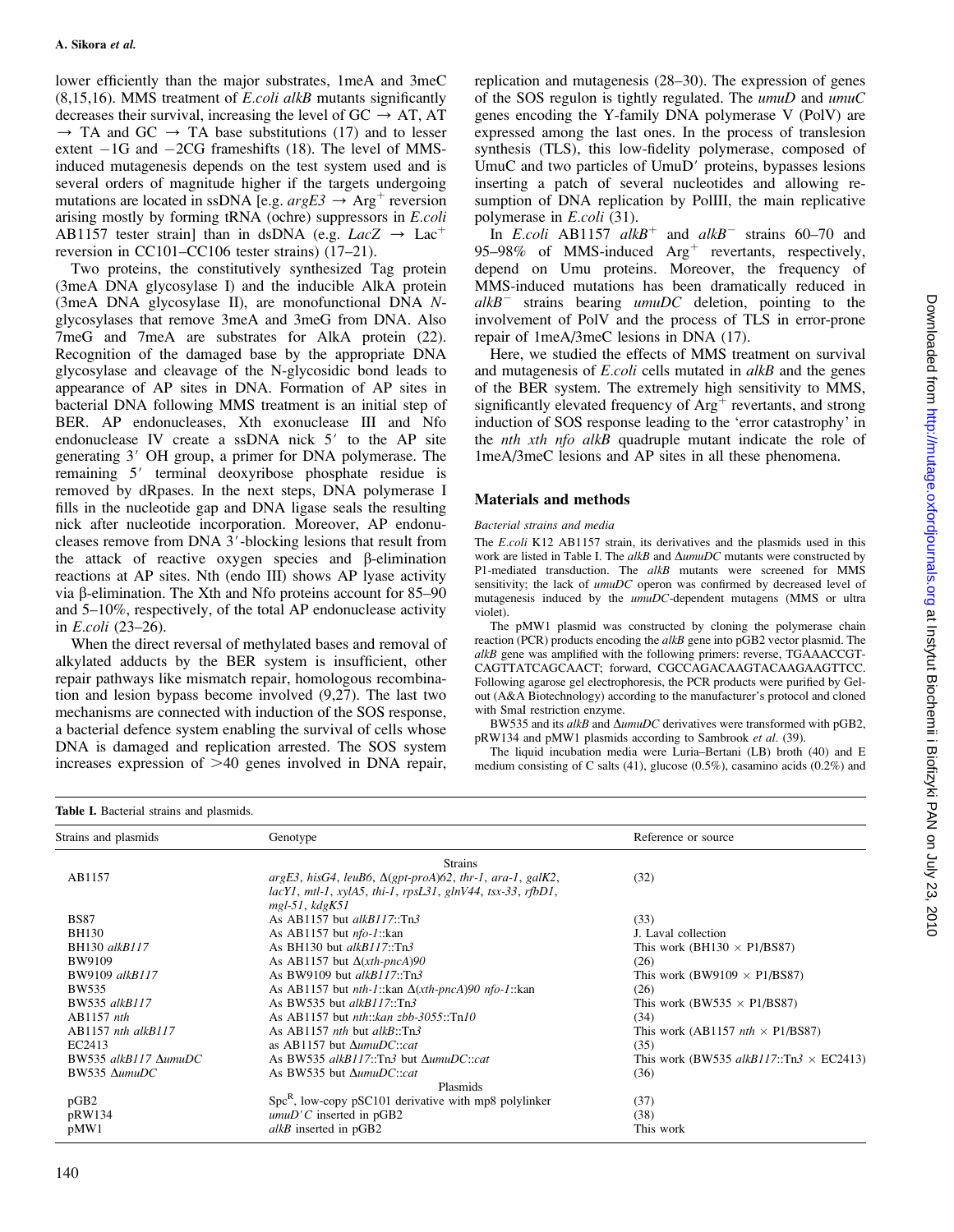thiamine (10  $\mu$ g/ml). The solid media containing 1.5% Difco agar were LB and E-arg composed of C salts supplemented with thiamine, glucose and a mixture of amino acids (proline, leucine, threonine and histidine), each at  $25 \mu g/ml$ . LCA medium (LB supplemented with calcium and magnesium:  $1\%$  trypton, 0.5% yeast extract,  $1\%$  NaCl, 0.25% MgSO<sub>4</sub> and 2.5 mM CaCl<sub>2</sub>) was solidified with Difco agar at 0.6% (40). For bacteria bearing antibiotic resistance, appropriate antibiotics, carbenicillin (50 µg/ml), kanamycin (50 µg/ml), streptomycin (50  $\mu$ g/ml) or chloramphenicol (30  $\mu$ g/ml), were added to the media. Bacteria were grown at 37°C.

#### Survival and mutagenesis assays

Bacteria were grown in E medium to  $OD_{600} = 0.6{\text -}0.7$ , treated with 20 mM MMS for 5, 10 or 15 min, centrifuged, washed and suspended in the same volume of fresh medium. To test for mutagenicity, the MMS-treated bacteria were diluted 1:10 in E medium, grown overnight to express mutations and plated on the LB plates for viable cells (1 day of incubation) and on E-arg plates for  $Arg<sup>+</sup>$  revertants (2 days of incubation). Following the counts, the frequency of  $Arg<sup>+</sup>$  reversion (number of  $Arg<sup>+</sup>$  revertants per  $10<sup>8</sup>$  of surviving cells) was calculated. The spontaneous level of mutations was assigned as a control.

To estimate the survival of tested strains, bacteria after MMS treatment were immediately diluted and plated on LB plates. After 1 day of incubation, the colonies of viable cells were counted and the percent of survivors was calculated. The sensitivity of bacteria to MMS was also checked in the plate test. In total, 0.1 ml of overnight culture was added to 5 ml of LCA medium and poured onto LB plate. Blotting paper discs soaked in 2 µl MMS were placed on the plate surface. After 1 day of incubation, the zone of inhibition of bacterial growth was measured.

Survival and mutagenesis experiments were repeated 4–10 times, each in duplicate, and standard deviation  $\pm$  SD was calculated.

#### Microscopic observations

To examine the morphology of cell growth, bacterial liquid cultures were treated with 20 mM MMS for 5 min and diluted with fresh medium as described for the mutagenesis test. Probes of bacteria were taken after 1 and 2 h of growth after MMS treatment, spread onto glass slides, fixed over a flame, stained with basic fuchsin and examined under a light microscope (Nikon Microphot S.A.) with a  $\times 100$  objective lens. Bacteria not treated with MMS were used as controls. All photographs were taken at  $\times 1000$  magnification.

#### Results

## Sensitivity of BER and alkB-mutated E.coli strains to MMS

It has been shown previously that a mutation in the  $alkB$  gene results in increased sensitivity of E.coli strains to MMS treatment (17,20). Here, a comparative study was performed on the survival of MMS-treated  $\vec{E}$  coli alkB<sup>-</sup> strains additionally mutated in genes involved in BER: xth, nfo and nth. Figure 1A and B and Table II include the results of two tests on bacterial sensitivity to MMS: measurement of bacterial survival after MMS treatment for the indicated time (5–30 min) in liquid medium and a spot plate test with bacteria being exposed to MMS for 18 h. The results of both tests were convergent. The examined *E.coli* mutants in the *alkB* gene or/and in three genes involved in BER, xth, nfo and nth, showed increased sensitivity to MMS in the following order: AB1157  $\lt$  AB1157 *nth*  $\lt$ BH130 ( $nfo$ ) < BW9109 ( $xth$ ) < BS87 ( $alkB$ )  $\leq$  AB1157  $nth$ alkB < BH130 alkB < BW535 (nth xth nfo) < BW9109 alkB  $\leq$  BW535 alkB. Data shown in Figure 1A and Table II indicate that of the nth mutant's sensitivity to MMS resembles that of the nfo mutant rather than that of the wild type (wt). The nth gene encodes endonuclease III, a bifunctional glycosylase, which mainly excises oxidized pyrimidines and shows AP lyase activity incising the phosphodiester bond on the 3' side of the deoxyribose in the  $\beta$ -elimination reaction (23,42,43). Here, we showed that  $E. coli$  cells mutated in the  $alkB$  gene (BS87 strain) were more sensitive to MMS than the nth (AB1157 nth), the nfo (BH130) or the  $xth$  (BW9109) single

mutants and even the *nth xth nfo* (BW535) triple mutant, but only for short exposure to MMS (60 and 47% survival after 5 and 10 min of MMS treatment, respectively). For longer MMS treatment, BW535 showed stronger sensitivity to MMS in comparison to BS87 (Figure 1A and Table II).

Introduction of the *alkB117* mutation to the three single (*xth*,  $nfo$  and nth) and the triple (nth xth nfo) mutants dramatically increased their sensitivity to MMS (Figure 1B and Table II). Among all four  $alkB^-$  strains tested, the *nth alkB* and *nfo alkB* double mutants were most resistant to MMS. The *xth alkB* double and the nth xth nfo alkB quadruple mutants showed nearly the same sensitivity to MMS when treated up to 30 min in liquid medium. However, in the spot test, the quadruple mutant was the most sensitive to MMS. Presented data indicate that the sensitivity to MMS observed in BW535  $alkB<sup>+</sup>$  and  $alkB^-$  strains results mostly from defects in the repair of AP sites.



Fig. 1. Survival of bacterial strains treated with 20 mM MMS for the indicated times. (A) Strains mutated in BER. (B) Strains mutated in BER and alkB.

Table II. Sensitivity of  $alkB$  and BER (xth, nfo and nth) mutants measured by the zone of bacterial growth inhibition in a plate spot test

| Strain                   | The zone of bacterial<br>growth inhibition (mm) |  |  |
|--------------------------|-------------------------------------------------|--|--|
| AB1157 wt                | $11 - 12$                                       |  |  |
| $BS87$ (alkB)            | $29 - 30$                                       |  |  |
| $AB1157$ nth             | 13                                              |  |  |
| $AB1157$ nth alkB        | $30 - 31$                                       |  |  |
| BH130 $(nfo)$            | 13                                              |  |  |
| BH130 $(nfo)$ alkB       | $30 - 32$                                       |  |  |
| BW9109 $(xth)$           | 19                                              |  |  |
| BW9109 $(xth)$ alkB      | 35                                              |  |  |
| BW535 (nth $nfo$ xth)    | $32 - 33$                                       |  |  |
| BW535 (nth nfo xth) alkB | $40 - 45$                                       |  |  |
|                          |                                                 |  |  |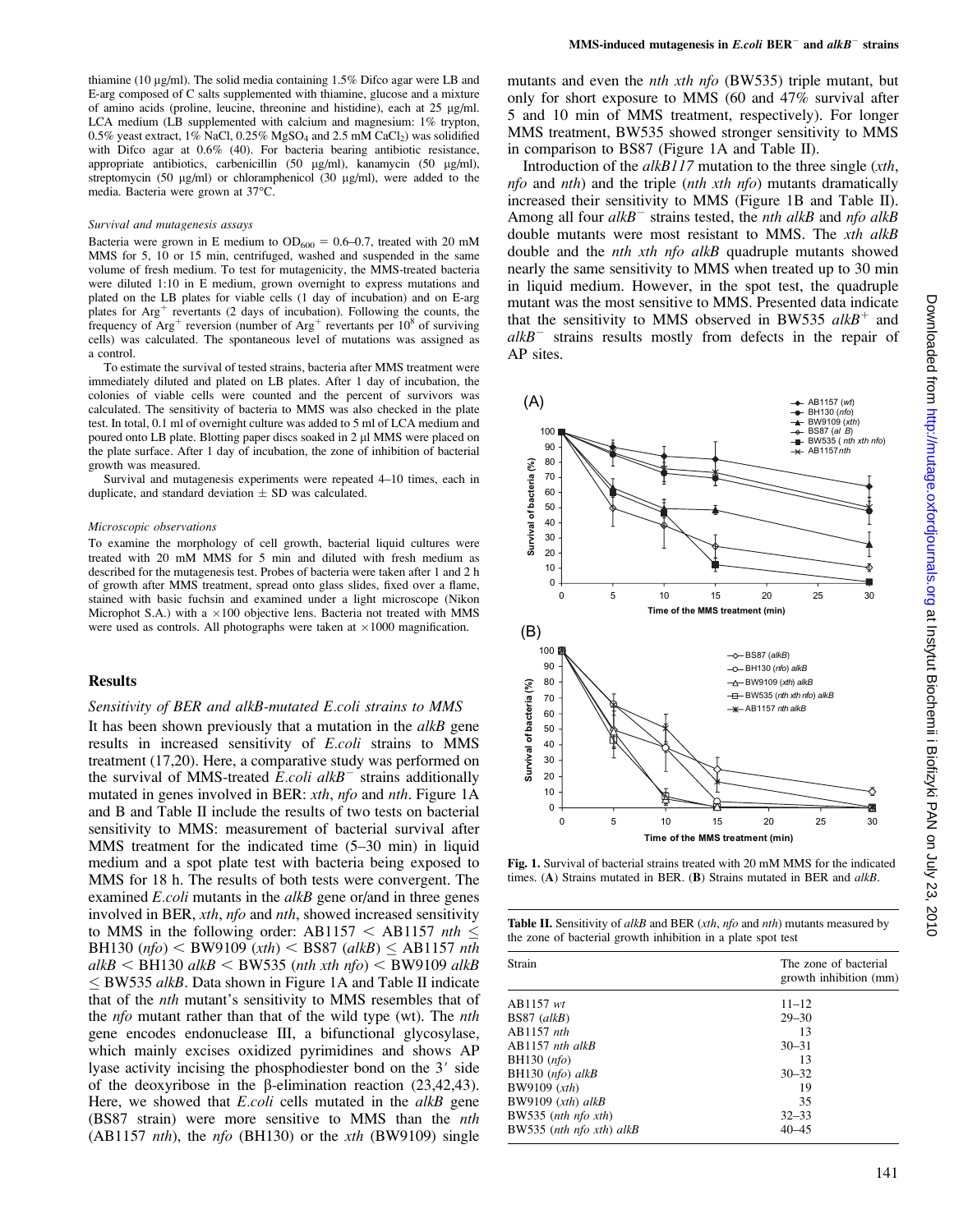## Impact of the defect in BER on the level of spontaneous and MMS-induced  $\text{Arg}^+$  revertants in E.coli alk $\text{B}^-$  strains

The  $argE3 \rightarrow Arg^+$  reversion test system used here enables detection of spontaneous and MMS-induced  $Arg<sup>+</sup>$  revertants arising mostly by tRNA suppressor formation and indicates that the targets undergoing mutations are located in ssDNA (21). The frequency of spontaneous  $Arg<sup>+</sup>$  revertants was significantly elevated only in two strains, BW535 and AB1157 nth, and their  $alkB^-$  counterparts ( $\sim$ 57/71 and 30/33 Arg<sup>+</sup> revertants per  $10^8$  cells, respectively) (Figure 2). The *nth* is a known mutator gene that causes increased level of spontaneous mutations (44). Next, in BW535, a strain defective in nth, xth and nfo, a chronic induction of the SOS response occurs due to accumulation of AP sites in DNA (36).

The *alkB* mutation did not influence the level of spontaneous  $Arg<sup>+</sup>$  revertants in BH130 (*nfo*) and AB1157 *nth* strains, but increased the level of mutations in BW9109 (xth) by 2-fold (Figure 2).

For induced mutagenesis assay, all the strains bearing alkB and/or xth, nfo and nth mutations were treated with MMS for only 5 min because of the great sensitivity of *nth xth nfo alkB* mutant to MMS. Longer exposure (10–15 min) of this quadruple mutant led to extremely strong filamentation and even lysis of bacterial cells in overnight cultures (see Visualization of filamentous growth of bacteria after MMS treatment section). Introduction of the alkB117 mutation to strains with a defective BER system, i.e. the nfo (BH130) and *xth* (BW9109) single and *nth xth nfo* triple (BW535) mutants, resulted in, respectively, 5-fold (345:1782), 15-fold (140:2162) and 7-fold (615:4327) increase in the frequency of MMSinduced  $Arg<sup>+</sup>$  revertants (Figure 2). Interestingly, the level of MMS-induced  $Arg<sup>+</sup>$  revertants in the xth alkB and nfo alkB double and nth xth nfo alkB quadruple mutants was higher than the sum of the reversion in the *alkB* and *xth*, and *nfo* single, and nth xth nfo triple mutants, respectively.

The frequencies of  $Arg<sup>+</sup>$  revertants were also estimated in the strains mutated in BER treated with MMS for 5, 10 and 15 min (Figure 3). Among these strains, BW535 showed the highest level of  $Arg<sup>+</sup>$  revertants. This result points to the accumulation of AP sites in the triple mutant, especially since the sum of  $Arg<sup>+</sup>$  revertants in AB1157 (wt), BW9109 (xth), BH130 (nfo) and AB1157 nth is lower than in BW535. In

BW9109, MMS showed a more toxic effect than mutagenic effect, whereas in the *nfo* mutant, an opposite tendency was observed. It is worth mentioning that the  $alkB$  xth double mutant was significantly more mutable by and sensitive to MMS than the *alkB nfo* (Figure 2).

BS87(alkB) showed even higher level of  $Arg<sup>+</sup>$  revertants than BW535 when exposed to MMS for 5 min; however, longer 15-min exposure led to more numerous mutations in BW535 strain (Figure 3).

## Visualization of filamentous growth of bacteria after MMS treatment

Filamentous growth of bacteria is a marker for the induction of the SOS response (36,45). This type of growth results from the expression of the sulA (sfiA) gene encoding an inhibitor of cell division and induced as one of the latest within the SOS regulon. Delay in cell division allows for DNA repair after the action of DNA-damaging agents (46). SulA interferes with the FtsZ protein and hinders the first step in the cell division process, i.e. FtsZ self-assembly into a ring structure at the future division site (47). Figure 4 shows filamentous growth of the indicated bacteria treated with MMS for 5 min and incubated for 1 or 2 h in growth medium allowing expression of the SOS response. Besides BW535  $alkB<sup>+</sup>$  and BW535  $alkB^-$ , none of the examined strains formed filaments unless treated with MMS. Filamentous growth of BW535 results from a chronic induction of the SOS response (36).

The inspected bacteria showed increasing filaments formation after MMS treatment in the following order:  $AB1157 =$ AB1157 *nth* (data not shown) = BH130 (*nfo*) < BW9109 (*xth*)  $<$  BS87 (alkB) = AB1157 nth alkB (data not shown)  $<$ BH130 alkB = BW9109 alkB < BW535 (nth xth nfo) < BW535 alkB. Analysis of data in Figure 4 reveals the following tendencies: (i) the filaments in MMS-treated  $alkB^+$  strains are most evident after 1 h of incubation, and after 2 h the cells begin to return to the SOS uninduced state; (ii) in the  $alkB^$ cells, a stronger filamentation is observed after 2 h of incubation and (iii) for all the pairs of strains tested, the MMS-treated  $alkB^{-}$  strains always show significantly higher filamentation than their  $alkB^+$  counterparts.

There is a strong correlation between the extent of filamentation, MMS mutagenicity and MMS sensitivity in the



Fig. 2. Frequency of MMS-induced Arg<sup>+</sup> revertants in indicated *Escherichia coli* mutants after 5 min of MMS treatment. The table below presents the frequency of spontaneous  $Arg<sup>+</sup>$  revertants in these strains.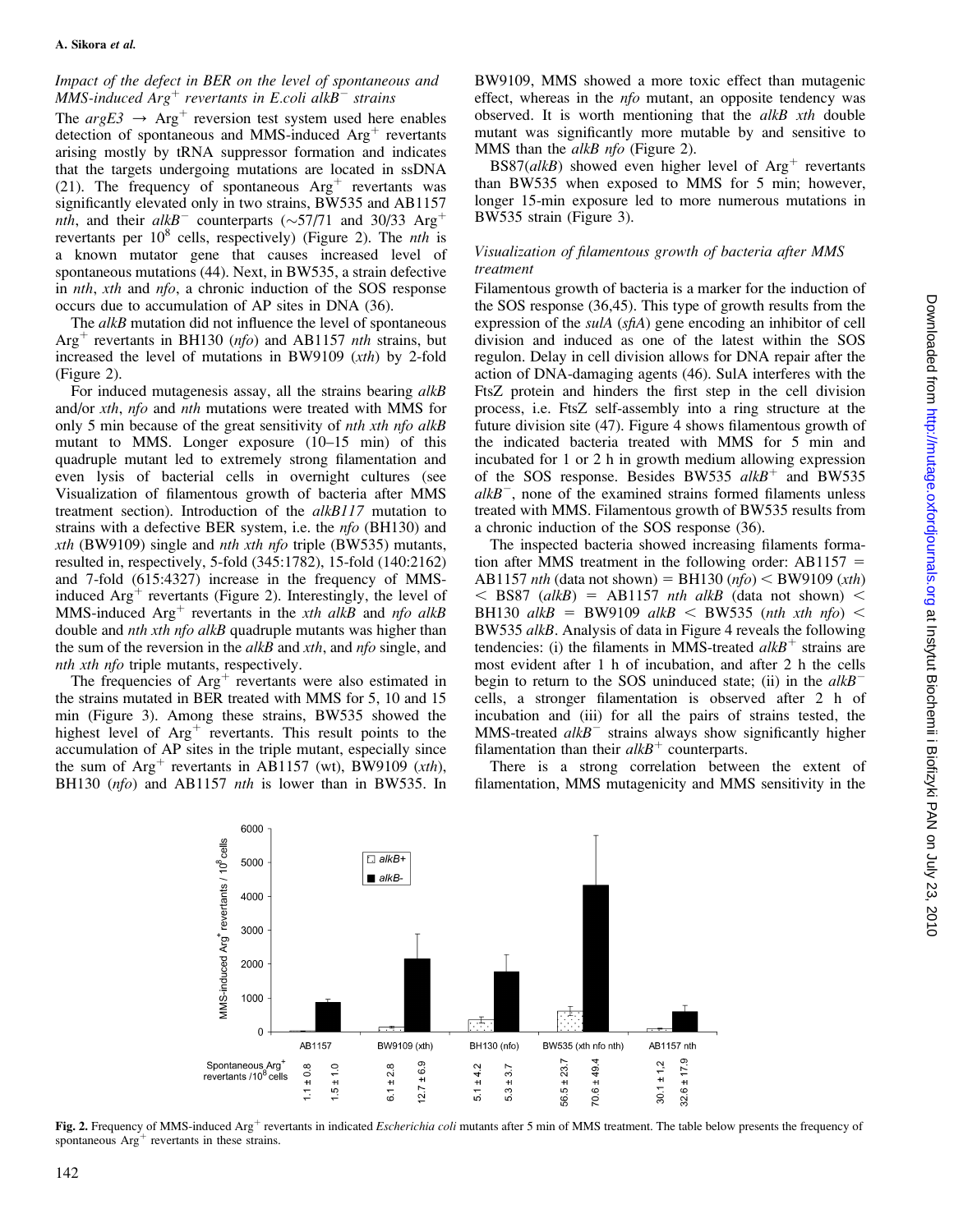

Fig. 3. Frequency of MMS-induced  $\text{Arg}^+$  revertants in indicated *Escherichia coli* mutants treated with MMS for 5 min (open square), 10 min (striped square) or 15 min (filled square).

tested strains: the stronger filamentation of bacteria after MMS treatment, the higher the observed frequency of  $Arg<sup>+</sup>$  reversion and the stronger the sensitivity to MMS. This tendency was most striking in the BW535 *alkB* strain. The photograph of MMS-treated BW535 alkB shows (i) very strong filamentation of the cells, particularly after 2 h of incubation and (ii) lysis of the cells observed after 2 h of incubation. This is in accordance with the observation that the BW535 alkB strain treated with MMS for 10 and 15 min and subsequently incubated overnight in liquid medium showed lysis in the tube.

The involvement of the AlkB protein in the cell protection against lethal effect of MMS was additionally proved by observation of filamentous growth in BW535 alkB strain harbouring pMW1 plasmid. The presence of the plasmid bearing alkB gene resulted in shorter filaments and better shape of BW535 alkB/pMW1 cells. In contrast to the BW535 alkB (Figure 4) and BW535 alkB/pGB2 (pGB2 does not contain the alkB gene), in BW535 alkB/pMW1 no 'shadows' of dead bacteria have been observed (Figure 5). Nevertheless, the presence of pMW1 plasmid did not improve the survival of BW535 alkB strain, although it decreased the level of MMSinduced mutations by 3-fold in this strain. Note that the frequency of MMS-induced  $Arg<sup>+</sup>$  revertants in BW535 alkB/ pMW1 was still 2.5-fold higher in comparison to BW535  $alkB^+$  (Table III).

## Effect of PolV content on the frequency of mutations in BW535 alkB strains

We have previously shown that 95–98% of MMS-induced mutations in  $alkB$ <sup>-</sup> strains are  $umuDC$  dependent (17). In BW535 (nth xth nfo) strain, the deletion of the umuDC operon decreases the level of spontaneous  $Arg<sup>+</sup>$  revertants by 3.5-fold, although it still remains higher than in the AB1157 strain (36). This indicates that the umuDC-encoded PolV induced within the SOS response was responsible for only a part of the spontaneous mutations in BW535. In the same publication, we have reported that the yield of P1-mediated transduction of umuDC deletion was at least 100-fold lower in BW535 than in AB1157 and that BW535  $\Delta$ umuDC loses viability when kept on plates at room temperature. Here, we introduced umuDC deletion to BW535 alkB strain by P1-mediated transduction and the same problems appeared. Other authors reported that they could not obtain the recA and recB derivatives of the nth xth nfo mutants (48) and that  $x$ thA nfo recB270 (Ts) cells were inviable at the non-permissive temperature (27).

In the BW535 alkB strain, the introduction of umuDC deletion further increased the sensitivity to MMS, from 43 to 11% after 5 min and from 7 to 0.06% after 10 min of MMS treatment (Table III). Prolonged MMS treatment resulted in total killing of BW535 alkB  $\Delta$ umuDC cells. The most striking effect of the absence of UmuD'C proteins in the BW535  $alkB$ strain was the dramatic decrease  $(\sim 193$ -fold) in the frequency of MMS-induced mutations. This effect was much weaker in the BW535 alkB<sup>+</sup>  $\Delta$ umuDC strain where the level of MMSinduced  $Arg<sup>+</sup>$  revertants was 23-fold lower in comparison to the BW535 counterpart (Table III). This result may indicate preferential repair of 1meA/3meC lesions (substrates for AlkB dioxygenase) over AP sites (repaired by BER) by PolV during TLS. In BW535 alkB  $\Delta$ umuDC and BW535  $\Delta$ umuDC strains, the level of MMS-induced  $Arg<sup>+</sup>$  revertants was only  $\sim$ 1.5- and 2-fold higher, respectively, than of spontaneous ones, indicating again that most of the MMS-induced mutations are umuDC dependent.

The frequency of spontaneous  $Arg<sup>+</sup>$  revertants in BW535 and BW535 alkB strains was  $\sim$ 4-fold higher in comparison to the strains with *umuDC* deletion, which suggests a role of PolV in spontaneous mutagenesis.

Introduction of  $pRW134$  plasmid producing UmuD'C proteins (PolV) into strains deficient in BER, AlkB and PolV generally resulted in an increased level of MMS-induced  $Arg<sup>+</sup>$ revertants (Table III). In BW535/pRW134, the frequency of  $MMS$ -induced  $Arg<sup>+</sup>$  revertants was over 4-fold higher in comparison to the 'empty' strain, indicating involvement of error-prone TLS in the repair of MMS-induced lesions under condition of non-functional BER. In BW535 alkB strain, the presence of pRW134 plasmid did not change the level of  $Arg<sup>+</sup>$ revertants, although this level is  $\sim$ 8-fold higher than in BW535  $alkB^+$ . The lack of the two DNA repair systems and overproduction of PolV may explain the observed high dispersion in the results of frequency of  $Arg<sup>+</sup>$  revertants in BW535 alkB/pRW134 strain.

In the strains with deletion of the  $umuDC$  operon, where the level of MMS-induced mutations was extremely low, the presence of the pRW134 plasmid increased the frequency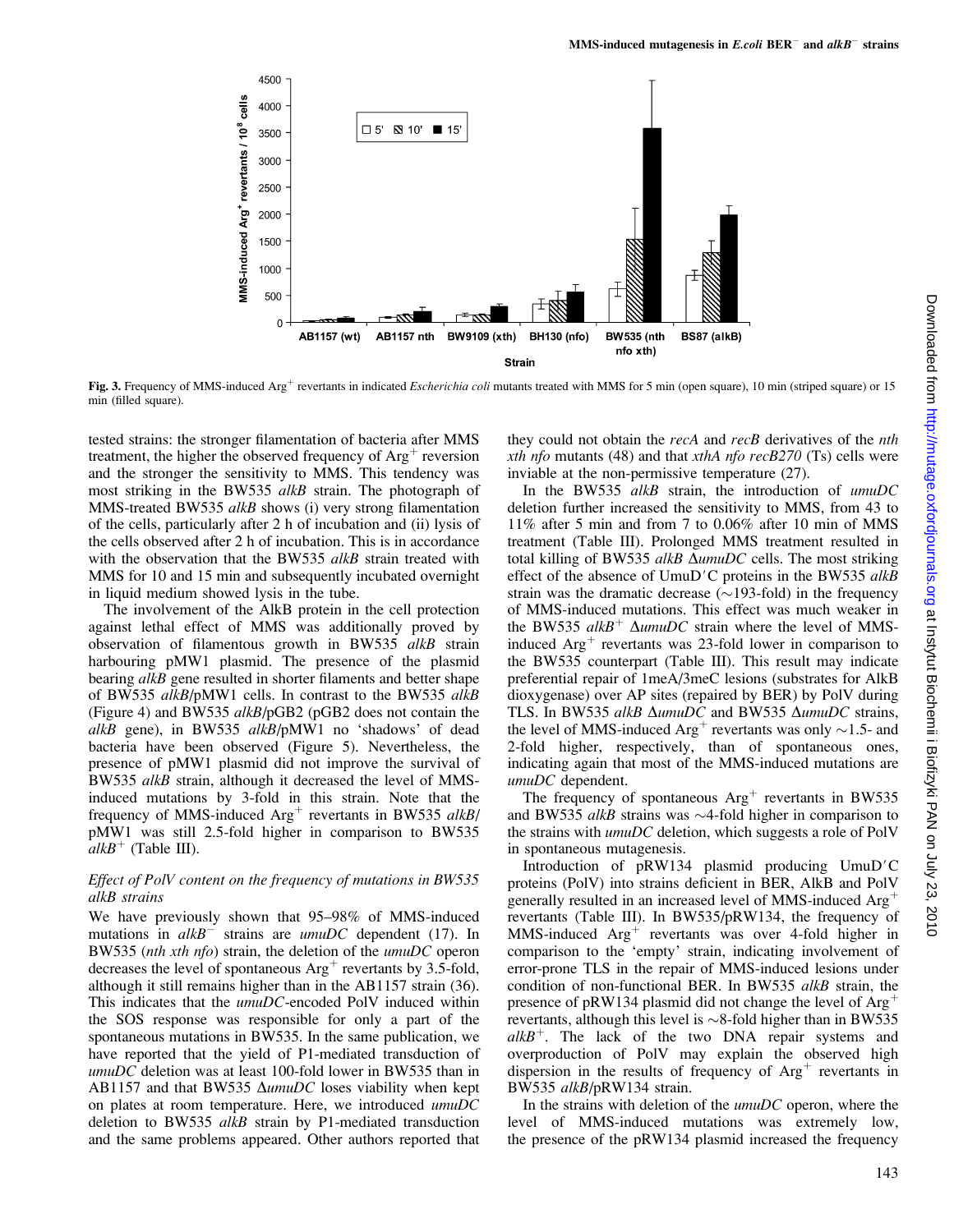

Fig. 4. Filamentous growth of the indicated bacteria resulting from the SOS induction after MMS treatment. (A) AB1157 (wt), (B) BS87, (C) BH130, (D) BH130 alkB, (E) BW9109, (F) BW9109 alkB, (G) BW535 and (H) BW535 alkB. Column I presents bacteria before MMS treatment. Columns II and III show bacteria treated with MMS for 5 min and incubated in the growth medium for 1 and 2 h, respectively.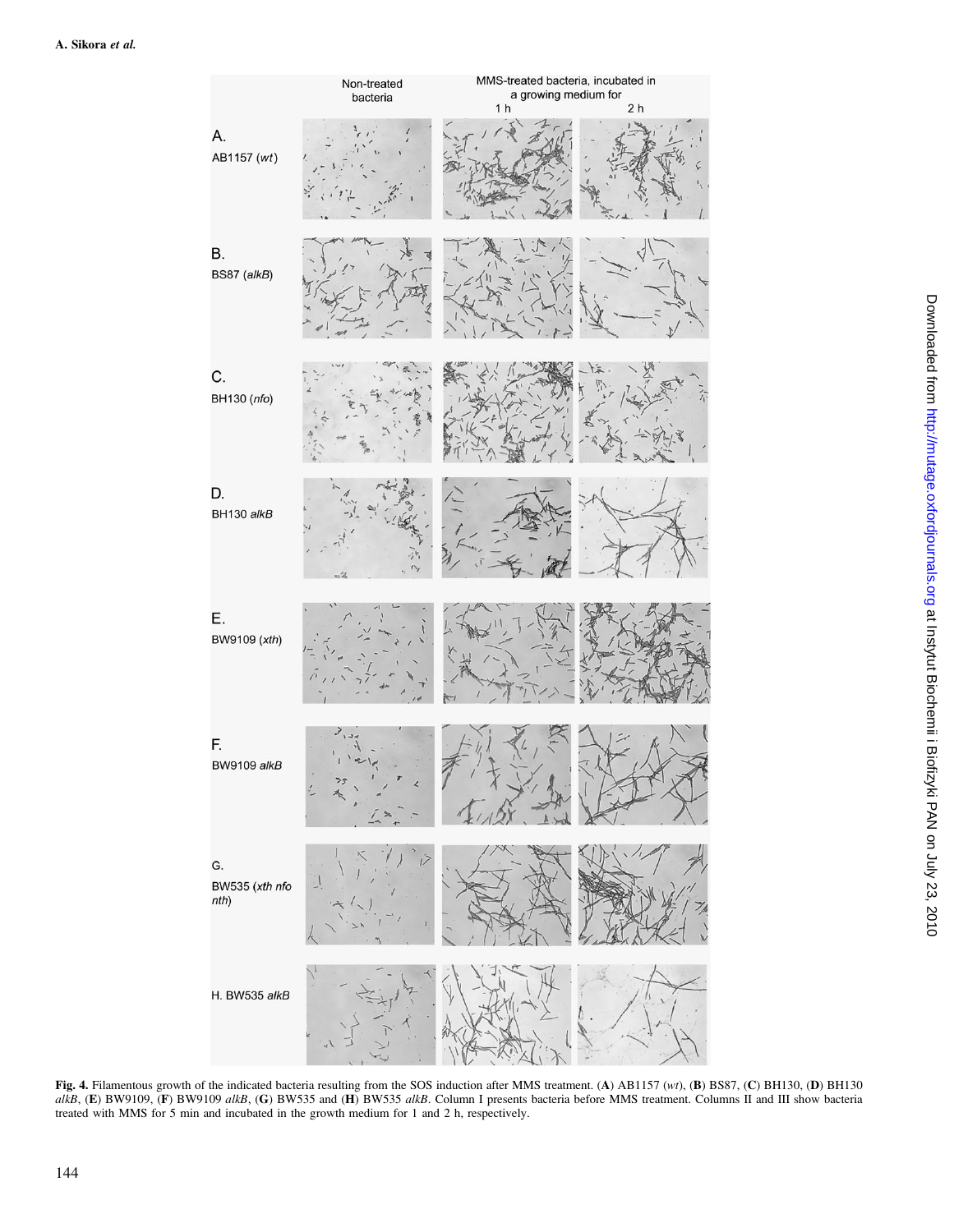

Fig. 5. Effect of overproduction of AlkB protein on filamentous growth of the *nth xth nfo alkB* mutants. (A) BW535 alkB/pGB2 and (B) BW535 alkB/pMW1. Column I presents bacteria before MMS treatment. Columns II and III show bacteria treated with MMS for 5 min and incubated in the growth medium for 1 and 2 h, respectively.

**Table III.** Survival and frequency of spontaneous and MMS-induced  $argE3 \rightarrow \text{Arg}^+$  reversion in  $alkB^-$  and defected in BER *Escherichia coli* strains bearing umuDC deletion or indicated plasmids

| Strain                    | Survival (%) after MMS treatment |                  |                   | Level of $Arg^+$ revertants per $10^8$ cells |                       |
|---------------------------|----------------------------------|------------------|-------------------|----------------------------------------------|-----------------------|
|                           | $5 \text{ min}$                  | $10 \text{ min}$ | $15 \text{ min}$  | Spontaneous                                  | MMS induced for 5 min |
| BW535                     | $60.1 \pm 3.2$                   | $46.5 \pm 8.8$   | $12.3 \pm 4.5$    | $56.5 \pm 23.7$                              | $615 \pm 133$         |
| BW535/pGB2                |                                  |                  |                   | $47.9 \pm 17$                                | $580 \pm 44$          |
| BW535/pRW134              |                                  |                  |                   | $131.9 \pm 81.9$                             | $2836 \pm 1512$       |
| BW535/pMW1                | $76.3 \pm 8.4$                   | $40.0 \pm 5.2$   | $13.8 \pm 4.2$    | $43.4 \pm 10.0$                              | $523 \pm 85.6$        |
| BW535 alkB                | $43.2 \pm 4.5$                   | $7.4 \pm 4.7$    | $0.5 \pm 0.4$     | $70.6 \pm 49.4$                              | $4327 \pm 1478$       |
| BW535 alkB/pRW134         |                                  |                  |                   | $304.6 \pm 158.2$                            | $4831 \pm 3388$       |
| BW535 alkB/pMW1           | $36.8 \pm 4.6$                   | $4.1 \pm 1.9$    | $0.6 \pm 0.2$     | $51.7 \pm 8.9$                               | $1599 \pm 59$         |
| $BW535$ $\Delta$ umuDC    | $48.1 \pm 7.3$                   | $18.2 \pm 8.3$   | $1.2 \pm 0.8$     | $13.7 \pm 0.5$                               | $26.8 \pm 2.0$        |
| BW535 AumuDC/pGB2         |                                  |                  |                   | $28.1 \pm 7.8$                               | $36.4 \pm 5.9$        |
| BW535 AumuDC/pRW134       |                                  |                  |                   | $60.0 \pm 15.8$                              | $1086 \pm 37.9$       |
| BW535 alkB $\Delta$ umuDC | $11.1 \pm 4.9$                   | $0.06 \pm 0.04$  | $0.002 \pm 0.002$ | $18.2 \pm 3.8$                               | $22.4 \pm 2.7$        |
| BW535 alkB AumuDC/pGB2    |                                  |                  |                   | $19.5 \pm 6.8$                               | $28.8 \pm 4.5$        |
| BW535 alkB AumuDC/pRW134  |                                  |                  |                   | $68.3 \pm 18.1$                              | $2009 \pm 378$        |

of Arg<sup>+</sup> revertants by 40- and 90-fold in BW535  $\Delta$ umuDC and BW535 alkB  $\Delta$ umuDC, respectively. Interestingly, in BW535  $\Delta$ umuDC/pRW134, the frequency of MMS-induced Arg<sup>+</sup> revertants was almost 2-fold higher than in BW535 and, in contrast, over 2-fold lower in BW535 alkB  $\Delta$ umuDC/ pRW134 when compared to BW535 alkB (Table III). Introduction of the pGB2 plasmid (not producing PolV) into the same strains did not change the frequency of  $Arg<sup>+</sup>$ revertants, both spontaneous and MMS induced (data not shown). The presence of the pRW134 plasmid led also to an increased level of spontaneous  $Arg<sup>+</sup>$  revertants, by 2-fold in BW535 and 4-fold in BW535 alkB, BW535  $\Delta$ umuDC and BW535 alkB  $\Delta$ umuDC.

## Discussion

We have described the effects of absence of two independent error-free DNA repair systems, BER and AlkB-directed oxidative demethylation, on survival, mutagenesis and SOS induction in MMS-treated E.coli AB1157 mutants. Bacteria mutated in the genes of the BER system, xth and nfo, accumulate AP sites referred to as non-instructive lesions because they are incapable of forming Watson–Crick hydrogen bonds. Here, we have shown that the more AP sites are left unrepaired in DNA, the greater the sensitivity of bacteria to MMS (the order of mutants according to their sensitivity to MMS was  $nfo \le xth \le nfo \ xth$  (Figure 1A and Table II). These results are in agreement with the data of Cunningham et al. (26), who observed an increased lethal effect of MMS on the *xth* and *nfo* mutants. Moreover, the *xth nfo* double and *nth* xth nfo triple mutants showed similar sensitivity to MMS, which was significantly higher than that of the  $xth$  and  $nf\ddot{o}$ single mutants.

Most studies concerning bacterial BER mutants focus on spontaneous mutagenesis and sensitivity to different DNAdamaging agents (25–27,42,48–50). Here, for the first time we have shown the involvement of the BER gene products in MMS-induced mutagenesis. As could be expected, among strains mutated in BER, the triple mutant, the *nth xth nfo* (BW535), showed the highest level of MMS-induced  $Arg<sup>+</sup>$ revertants (Figure 3). This result indicates the accumulation of AP sites in the BW535 strain. The sum of  $Arg<sup>+</sup>$  revertants in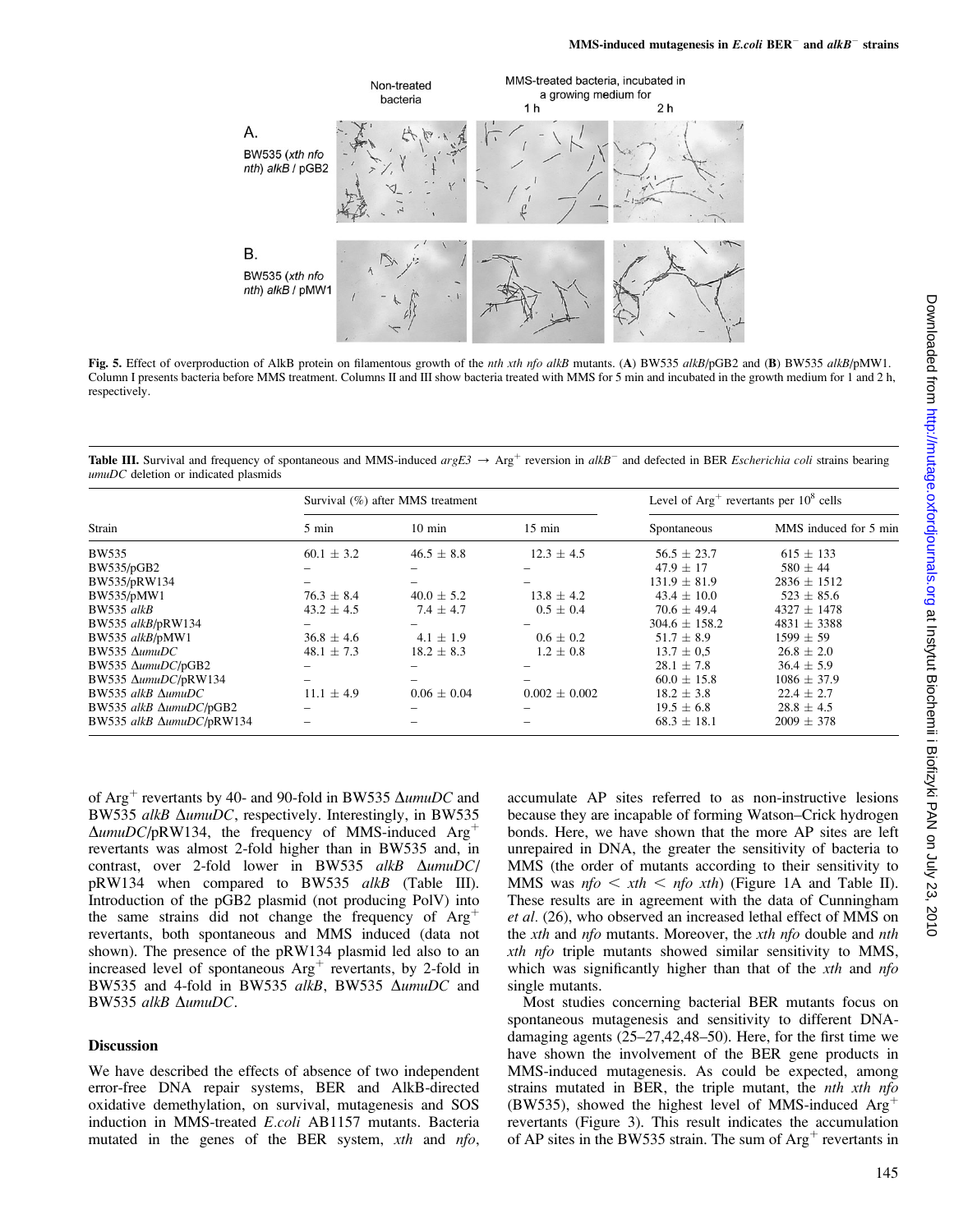the AB1157 (wt), BW9109, BH130 and AB1157 nth was lower than in the BW535. Surprisingly, a stronger mutagenic effect of MMS is observed in the *nfo* than *xth* single mutant, in spite of significantly more AP sites arising in the latter strain (Figure 3). This suggests that to some extent the AP sites show rather lethal than mutagenic effects. Following are the sources of AP sites in DNA of MMS-treated bacteria: (i) spontaneous depurination of methylated bases such as 7meA and 3-meA that constitutes 83 and 10.8%, respectively, of total adducts in dsDNA; (ii) intermediates arising during BER after excision of methylated bases, 3meA, 7meG, 3meG and 7meA, by DNA glycosylases. Up to 95% of these AP sites are left unrepaired in BER-deficient mutants (25,26). In these mutants, a chronic induction of the SOS system has been observed (36).

In bacteria deprived of functional AlkB protein, there is a pool of unrepaired 1meA and 3meC methylated bases resulting in increased sensitivity to MMS of alkB mutants in comparison to their  $alkB^+$  counterparts. In the *xth*, nfo and *nth* xth nfo strains additionally mutated in the  $alkB$  gene, both types of lesions, AP sites and 1meA/3meC, are accumulated that results in high sensitivity to MMS, particularly in the quadrupled nth xth nfo alkB mutant (Figure 1 and Table II). The quadruple mutant was not able to survive  $>5$  min of MMS treatment. Longer exposure to MMS led to filament formation and even cell lysis. Also, the level of MMS-induced  $Arg<sup>+</sup>$ revertants was the highest in BW535 alkB strain (4327 Arg<sup>+</sup> revertants per  $10^8$  cells in comparison to 615 and  $867$  Arg<sup>+</sup> revertants per  $10^8$  cells in BW535 and BS87, respectively) (Table III and Figure 3). Interestingly, the sum of the  $argE3 \rightarrow Arg^+$  reversions in BW535 (xth nfo nth) and in BS87 (alkB) was  $\sim$ 3-fold lower than the level of these reversions in BW535 alkB after 5 min of MMS treatment. The mutation in *alkB* gene, however, did not increase the level of spontaneous  $Arg<sup>+</sup>$  revertants nor influenced the frequency of these revertants in the BW535 strain. Thus, in the BW535, a moderate mutator strain, the frequency of spontaneous  $Arg<sup>+</sup>$ revertants was only slightly lower in comparison to the BW535 alkB strain ( $\sim$ 57 and 71 Arg<sup>+</sup> revertants per 10<sup>8</sup> cells, respectively) (Table III).

Here, we are dealing with two independent repair systems. However, the presented results indicate that in this specific case they influence each other. The most possible explanation of the observed phenomenon is that AP sites relax the dsDNA structure and more ssDNA appears in the bacterial chromosome. It is known that abasic sites change the conformation of DNA depending on the nature of the flanking and opposite lesions. In the case of apyrimidinic site, the purine usually remains stacked within the helix in an intrahelical conformation. In the case of apurinic site depending on the sequence context, the unrepaired pyrimidine may be stacked inside the helix, expelled outside or in equilibrium between the two states. This phenomenon is explained by base–base stacking interactions between the surrounding bases. AP sites do not change the global  $\beta$ -conformation of DNA but increase its flexibility (51). We suppose that apurinic sites formed in DNA spontaneously as a result of *xth* or *nfo* mutations cause a local relaxation of dsDNA structure that enables generation of 1meA and 3meC by MMS. The ssDNA is also a signal for induction of the SOS system (52). Comparing MMS sensitivity and induction of  $argE3 \rightarrow Arg^+$  reversions in nfo alkB, xth alkB and *xth nfo nth alkB* mutants, it is clearly seen that the more AP sites in DNA, the stronger is the effect of the non-functional alkB gene. We suggest that in BW535 (xth nfo nth) and also,

albeit to a lesser extent, in BW9109 (xth) and BH130 (nfo), the participation of 1meA and 3meC in chromosomal DNA of bacteria after MMS treatment is significantly higher than in the AB1157 ( $xth^+$  nfo<sup>+</sup> alkB<sup>+</sup>) strain. 1meA and 3meC as lesions blocking DNA synthesis (i) show a strong lethal effect and significantly increase the sensitivity of bacteria to MMS, (ii) are strong inducers of the SOS system and (iii) cause a dramatic increase in the rate of mutations when bypassed by PolV. Our system of mutation detection bases on  $argE3 \rightarrow$  $Arg<sup>+</sup>$  reversion. The Arg<sup>+</sup> revertants arise mostly by formation of suptRNA suppressors that exist as ssDNA, facilitating methylation of A/C to 1meA/3meC (21).

 $MMS$ -induced  $Arg<sup>+</sup>$  revertants are strongly umuDC dependent. In all the strains tested, deletion of the umuDC operon results in a dramatic decrease of MMS-induced mutations and, in contrast, the presence of the pRW134 plasmid overproducing UmuD'C (PolV) leads to an increased level of  $Arg<sup>+</sup>$  revertants. These results suggest that PolV is able to bypass AP sites, according to the A-rule, preferentially incorporating dA opposite these lesions (50,53). The frequency of MMS-induced  $Arg<sup>+</sup>$  revertants in the BW535alkB strain is extremely high and the same as in BW535 alkB harbouring pRW134, indicating some 'error catastrophe' in these strains. This error catastrophe was visualized by filamentous growth of bacteria and cell lysis. Overproduction of AlkB protein from the pMW1 plasmid in the BW535 *alkB* only partly reverses this effect, whereas the presence of this plasmid in the BS87 strain totally restores the  $alkB^+$  phenotype (data not shown).

The presented results indicate that the higher level of DNA damage in a strain with defects in two different repair systems, BER and AlkB-directed demethylation, does not necessarily indicate that they both remove the same lesions. A defect in one repair system may indirectly promote the appearance of certain DNA lesions that are not its substrates. The excess of 1meA/3meC unrepaired in AlkB-deficient bacteria may result in the relaxation of DNA structure due to numerous AP sites and better accessibility of ssDNA to MMS. One could also consider the possibility that 1meA and 3meC may indirectly and by an unknown mechanism constitute a source of AP sites in DNA.

# Funding

Polish-Norwegian Research Fund grant PNRF-143-AI-1/07.

## Acknowledgements

We thank Jarosław Kuśmierek for fruitful discussion and Halina Sierakowska for editorial assistance.

## References

- 1. Rydberg, B. and Lindahl, T. (1982) Nonenzymatic methylation of DNA by the intracellular methyl group donor S-adenosyl-L-methionine is a potentially mutagenic reaction. EMBO J., 1, 211–216.
- 2. Taverna, P. and Sedgwick, B. (1996) Generation of an endogenous DNAmethylating agent by nitrosation in Escherichia coli. J. Bacteriol., 178, 5105–5111.
- 3. Sedgwick, B. (2004) Repairing DNA-methylation damage. Nat. Rev. Mol. Cell Biol., 5, 148–157.
- 4. Sedgwick, B., Bates, P. A., Paik, J., Jacobs, S. C. and Lindahl, T. (2007) Repair of alkylated DNA: recent advances. DNA Repair, 6, 429–442.
- 5. Kleibl, K. (2002) Molecular mechanisms of adaptive response to alkylating agents in *Escherichia coli* and some remarks on  $O^6$ -methylguanine DNAmethyltransferase in other organisms. Mutat. Res., 512, 67–84.